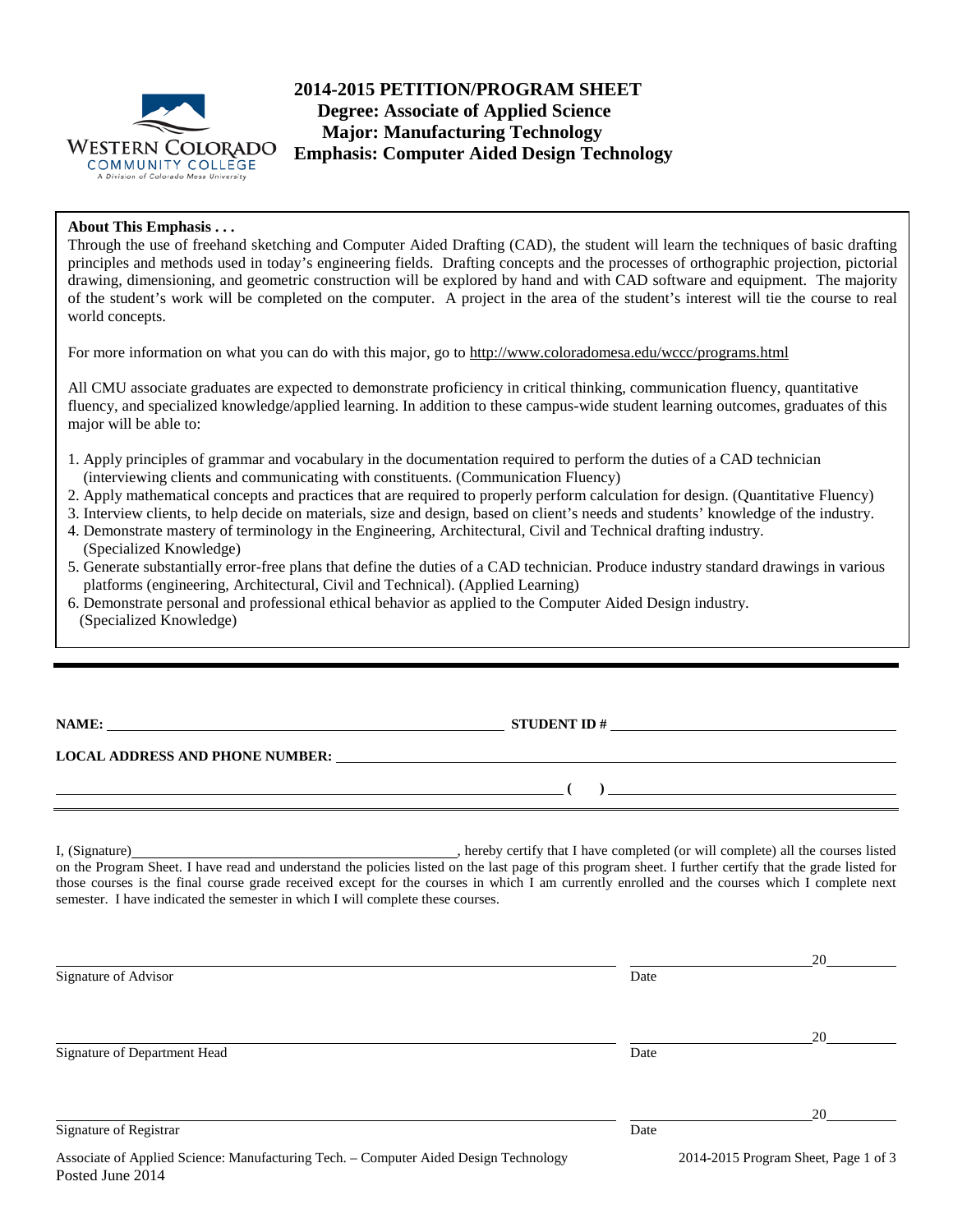#### **Students should work closely with a faculty advisor when selecting and scheduling courses prior to registration.**

Degree Requirements:

- 70 semester hours total (A minimum of 16 taken at CMU in no fewer than two semesters).
- 2.00 cumulative GPA or higher in all CMU coursework and a "C" or better must be achieved in coursework toward major content area.
- Pre-collegiate courses (usually numbered below 100) cannot be used for graduation.
- A student must follow the CMU graduation requirements either from 1) the program sheet for the major in effect at the time the student officially declares a major; or 2) a program sheet for the major approved for a year subsequent to the year during which the student officially declares the major and is approved for the student by the department head. Because a program may have requirements specific to the degree, the student should check with the faculty advisor for additional criteria. It is the student's responsibility to be aware of, and follow, all requirements for the degree being pursued. Any exceptions or substitutions must be approved by the student's faculty advisor and Department Head.
- When filling out the program sheet a course can be used only once.
- See the "Undergraduate Graduation Requirements" in the catalog for additional graduation information.

**GENERAL EDUCATION REQUIREMENTS** (Minimum 15 semester hours) See the current catalog for a list of courses that fulfill the requirements below. If a course is on the general education list of options and a requirement for your major, you must use it to fulfill the major requirement and make a different selection within the general education requirement.

| Course No Title                                                                                   |    | Sem.hrs Grade Term/Trns |
|---------------------------------------------------------------------------------------------------|----|-------------------------|
| <b>Communication</b> (6 semester hours)                                                           |    |                         |
| <b>ENGL 111 English Composition</b>                                                               | 3  |                         |
| ENGL 112 English Composition                                                                      | 3  |                         |
| <b>OR</b>                                                                                         |    |                         |
| ENGL 111 English Composition and                                                                  | 3  |                         |
| SPCH 101 Interpersonal Communication or                                                           | 3  |                         |
| SPCH 102 Speechmaking                                                                             | 3  |                         |
| <b>Mathematics: Minimum Math 107 Career Mathematics (Minimum 3)</b><br>semester hours)            |    |                         |
| MATH 113 College Algebra**                                                                        | 4* |                         |
| *3 credits apply to the General Education requirements and 1 credit<br>applies to elective credit |    |                         |
| Social Sciences, Natural Science, Fine Arts or Humanities or                                      |    |                         |
| Selected Applied Studies Courses* (Minimum 6 semester hours)                                      |    |                         |
|                                                                                                   |    |                         |
|                                                                                                   | 3  |                         |

\*\*Required for this degree.

\*\*\*Please see your advisor for requirements specific to this program.

Course No Title Sem.hrs Grade Term/Trns

#### **OTHER LOWER DIVISION REQUIREMENTS**

|          | <b>Wellness</b> (2 semester hours) |  |  |
|----------|------------------------------------|--|--|
| KINE 100 | Health and Wellness                |  |  |
| KINA 1   |                                    |  |  |

#### **ASSOCIATE OF APPLIED SCIENCE: MANUFACTURING TECHNOLOGY COURSE REQUIREMENTS**

(53 semester hours)

#### **Core Classes**

| COLU CHUDOU         |                                  |                |  |
|---------------------|----------------------------------|----------------|--|
| CADT <sub>101</sub> | Introduction to Computers        | 1              |  |
| <b>CONC 104</b>     | Architectural/Civil Print        |                |  |
|                     | Reading                          | 2              |  |
| CADT <sub>106</sub> | Computer Aided Design            | 3              |  |
| CADT <sub>107</sub> | <b>Advanced Computer Aided</b>   |                |  |
|                     | Design                           | 3              |  |
| CADT <sub>108</sub> | CAD – Mechanical                 | 3              |  |
| CADT <sub>109</sub> | CAD - Mechanical Advanced        | 3              |  |
| CADT <sub>110</sub> | <b>CAD</b> Application           | 4              |  |
|                     |                                  |                |  |
| CADT <sub>210</sub> | Project                          | 3              |  |
| CADT <sub>130</sub> | $CAD$ – Civil                    | 3              |  |
| CADT <sub>135</sub> | CAD – Civil II                   | 3              |  |
| CADT <sub>140</sub> | CAD - Architectural Theory       | 2              |  |
| CADT <sub>141</sub> | Structural Materials             | 3              |  |
| CADT <sub>142</sub> | CAD – Residential Architecture 3 |                |  |
| CADT <sub>143</sub> | CAD – Commercial                 |                |  |
|                     | Architecture                     | 3              |  |
| <b>MAMT</b> 101     | Introduction to Manufacturing    | $\overline{c}$ |  |
| <b>MAMT 105</b>     | Print Reading/Sketching          | $\overline{c}$ |  |
| <b>MAMT</b> 106     | Geometric Tolerancing            | 1              |  |
| <b>MAMT 115</b>     | Introduction to Machine Shop     | 3              |  |
| OR                  |                                  |                |  |
| <b>WELD 151</b>     | Introduction to Welding          | 3              |  |
|                     |                                  |                |  |

**Electives** (6 semester hours-may need advisors approval)  $*$ MATH 113 College Algebra  $1$ 

\_\_\_\_\_\_ \_\_\_\_ \_\_\_\_\_\_\_\_\_\_\_\_\_\_\_\_\_\_\_\_\_\_\_\_ \_\_\_\_ \_\_\_\_\_ \_\_\_\_\_\_\_\_ \_\_\_\_\_\_ \_\_\_\_ \_\_\_\_\_\_\_\_\_\_\_\_\_\_\_\_\_\_\_\_\_\_\_\_ \_\_\_\_ \_\_\_\_\_ \_\_\_\_\_\_\_\_